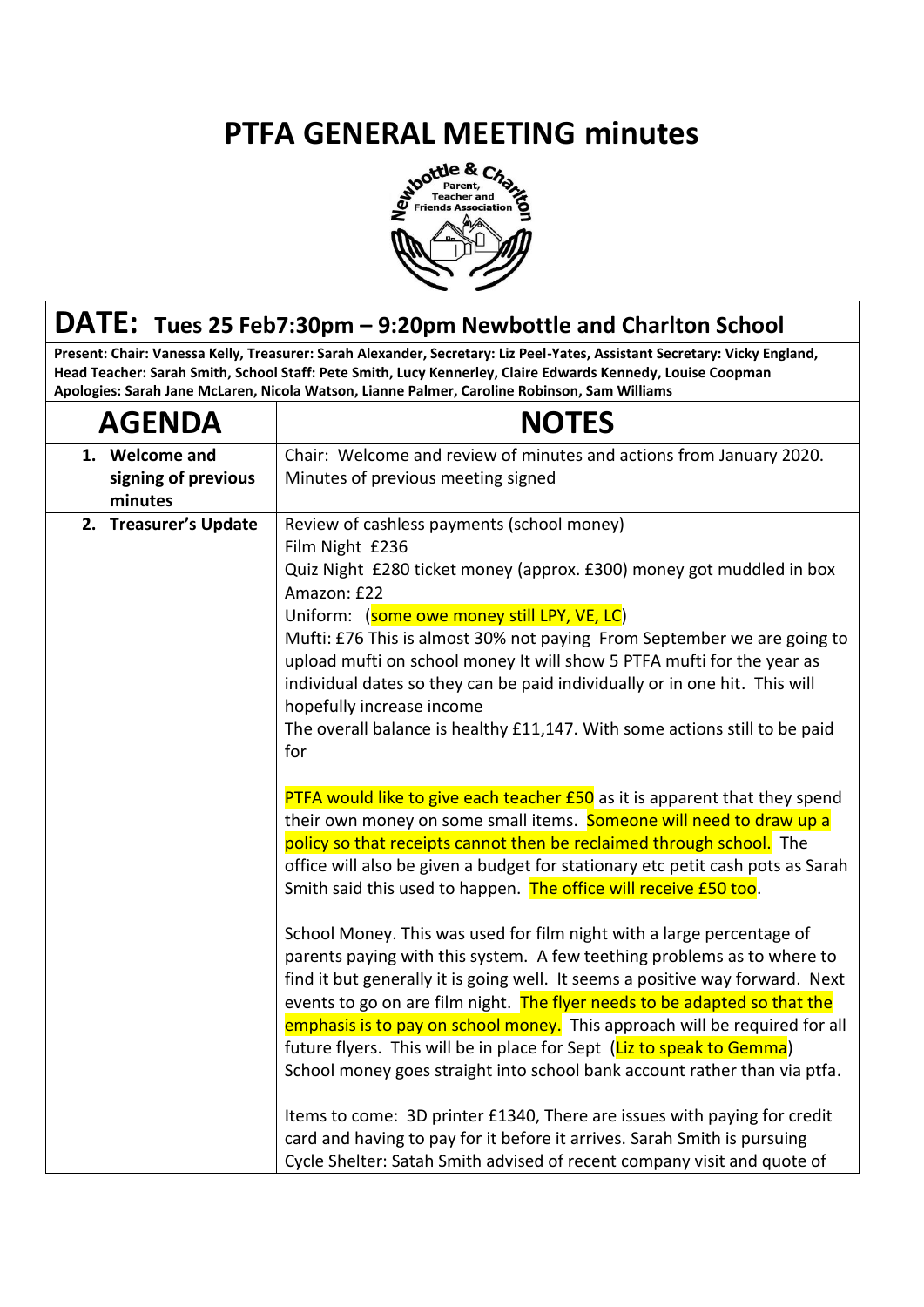|                       | £5000, another company is quoting next week. It was decided that Sarah                                                                                             |
|-----------------------|--------------------------------------------------------------------------------------------------------------------------------------------------------------------|
|                       | S will approach Governors and diocese for refurbishment fund and PTFA                                                                                              |
|                       | will then pay 10% of the cost.                                                                                                                                     |
|                       |                                                                                                                                                                    |
|                       | PTFA will fund SumDog (requested by Pete) at a cost of £180                                                                                                        |
|                       | (£9000 in reserve when all above and some summer events and extra                                                                                                  |
|                       | accounted for)                                                                                                                                                     |
|                       |                                                                                                                                                                    |
|                       | Sam to add in receipts for banners<br>Quiz Night: This was a great event and very successful. £45 owed for food to Ali                                             |
| 3. Review of Events:  | Klein. Sarah's Dad was a great quiz master. It was an easy event to run and we                                                                                     |
|                       | would like to repeat this next year. Thanks to everyone involved. LPY to pay                                                                                       |
|                       |                                                                                                                                                                    |
|                       | Film Night: It was tricky organising without the use of the hall. There was                                                                                        |
|                       | trouble downloading the films, as they change in price and availability.                                                                                           |
|                       | The next film night films have been decided and organised, the hall will be                                                                                        |
|                       | available.                                                                                                                                                         |
|                       |                                                                                                                                                                    |
| 4. Forthcoming Events | Coffee morning / WBD / uniform: 14 people have booked in, we are                                                                                                   |
|                       | expecting more. Vanessa nd Liz have donated uniforms for the WBD                                                                                                   |
|                       | swap. This has been slow to get off the ground with 1 parent signing up to                                                                                         |
|                       | swap. £3 per outfit. Glee will be performing at 9:10am.                                                                                                            |
|                       |                                                                                                                                                                    |
|                       | Film Night: This is the last one for the year. Farmageddon and Dora and                                                                                            |
|                       | the lost city of gold. Vicky to collect sausages, Vanessa will do jelly but                                                                                        |
|                       | cannot attend. Claire and Louise can help. Liz to check with other                                                                                                 |
|                       | volunteers, someone needs to coordinate this event. A risk assessment                                                                                              |
|                       | will need to be emailed to helpers and made available on the night. Vicky                                                                                          |
|                       | to complete                                                                                                                                                        |
|                       | Fashion Show: 25 March: all to be paid on school money. We need to sell 60                                                                                         |
|                       | tickets so please can everyone promote and sell. It is on the front page of the                                                                                    |
|                       | link so this will promote interest. £5 adult tickets with a glass of prosecco. A                                                                                   |
|                       | hairdresser from Brackley has volunteered to do all the hair for models, 2 hair                                                                                    |
|                       | dressers will be present. Models are required and a form has gone home (Sheila                                                                                     |
|                       | will have list of children to model). Vicky and Liz offered to model, volunteers                                                                                   |
|                       | needed Pete to circulate staff. Raffle prizes to be organised, Vanessa to ask the                                                                                  |
|                       | hairdressers for a raffle. Alcohol license required. Waitrose glasses to be                                                                                        |
|                       | collected (Louise Coopman) 48 flute and 24 wine. Purchase of alcohol by Sarah                                                                                      |
|                       | Alexander. Posters to be distributed, Sam to amend poster to add brands                                                                                            |
|                       |                                                                                                                                                                    |
|                       | Mothers Day Shop: flowers were very successful last year. Vanessa will order                                                                                       |
|                       | pots and stickers. Vicky suggested to ask sarah McLaren if her sister can get<br>wholesale daffodils / bulbs. Otherwise we all need to look out in morrisons, aldi |
|                       | etc for cost effective bulbs. Pictures to be added to classlist for best prices, to be                                                                             |
|                       | bought Wed before shop. Pre School will be invited too. We really need to do                                                                                       |
|                       | this on the Thursday                                                                                                                                               |
|                       | Louise, Liz, Vicky, Claire, Debbie can all do Thursday 9 March. A whatsapp group                                                                                   |
|                       | will be set up to organise times and details (Liz)                                                                                                                 |
|                       | Liz to sort flyer £3 via school money                                                                                                                              |